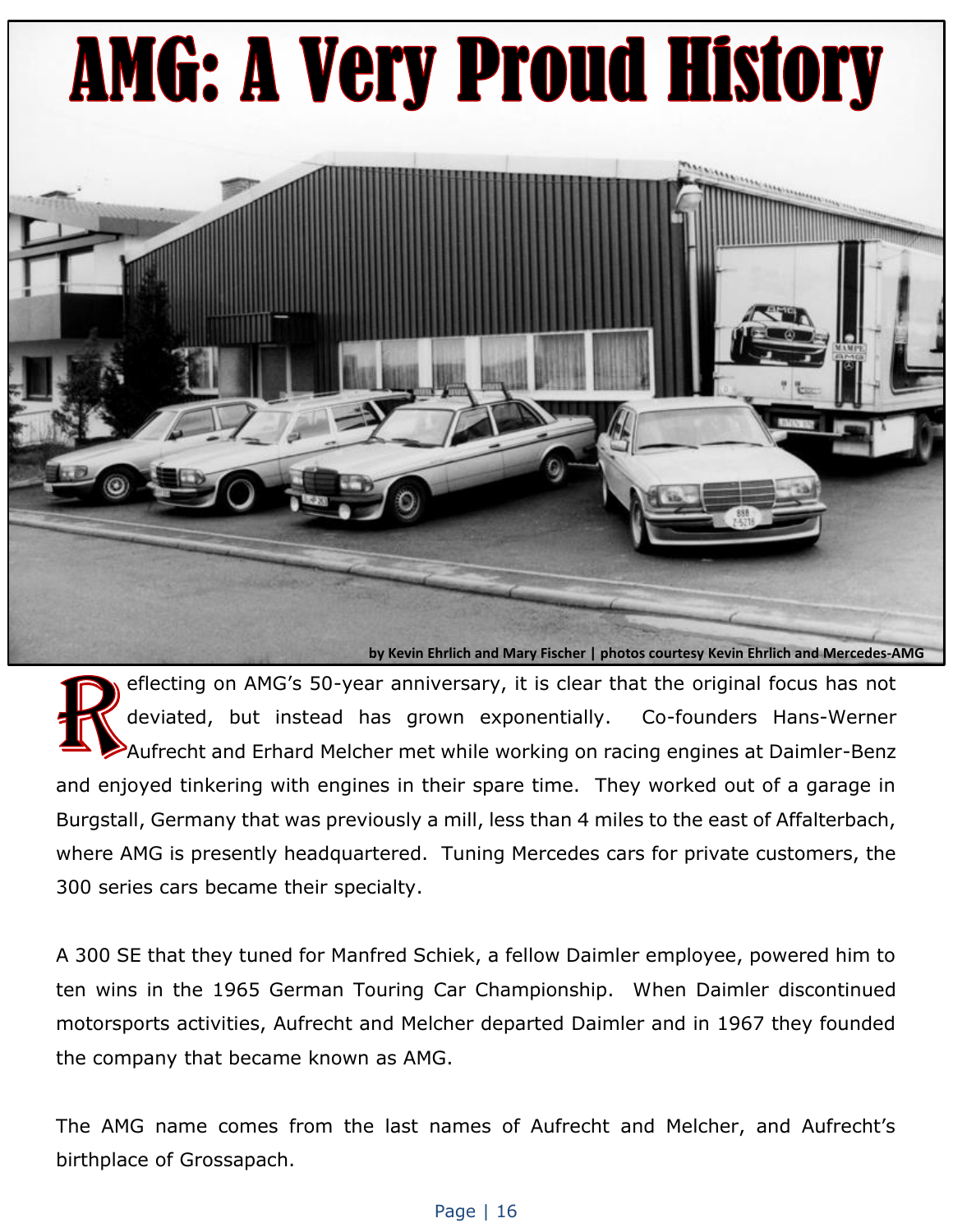With a head start based on tuning cars for private customers, AMG walked directly in to the vacuum left by Daimler's withdrawal from the racing scene. In addition to more power, those customers willing to make the trip to Burgstall also engaged AMG to provide improved transmissions, suspensions and brakes. AMG quickly became a busy – if still largely unknown – enterprise.

That would all change when the two apparently got word of a cheap and used Mercedes 300 SEL four-door sedan with a 6.3-liter V-8 engine. They acquired the car and set to work. They widened fenders to accommodate larger wheels and rubber. They tinkered with almost everything in the engine to transform it into a 6.8-liter beast.

Amidst a field of smaller and more nimble but underpowered entries, the 1971 Spa 24 Hours didn't see the AMG freight train coming. The track couldn't have suited the car better. Nicknamed the "Red Pig" or "Rote Sau" it ran flawlessly, claiming first in class and second overall. If not for the stress the heavy car put on its tires requiring more frequent pit stops, it might have even won.

Hans Heyer and Clemens Schickentanz drove the winner after several others apparently passed on the opportunity. Four door sedans weren't supposed to be able to do that, but the car and the race success planted AMG firmly on the performance car and racing maps.

The original race car is lost to history because it was sold to Matra, a French company,

that used the car to test airplane tires and landing gear. The car displayed by AMG in modern times is a faithful replica/tribute car, made for debut at the 2006 Geneva Auto Show.



The Southwest Star Magazine – your cars & your events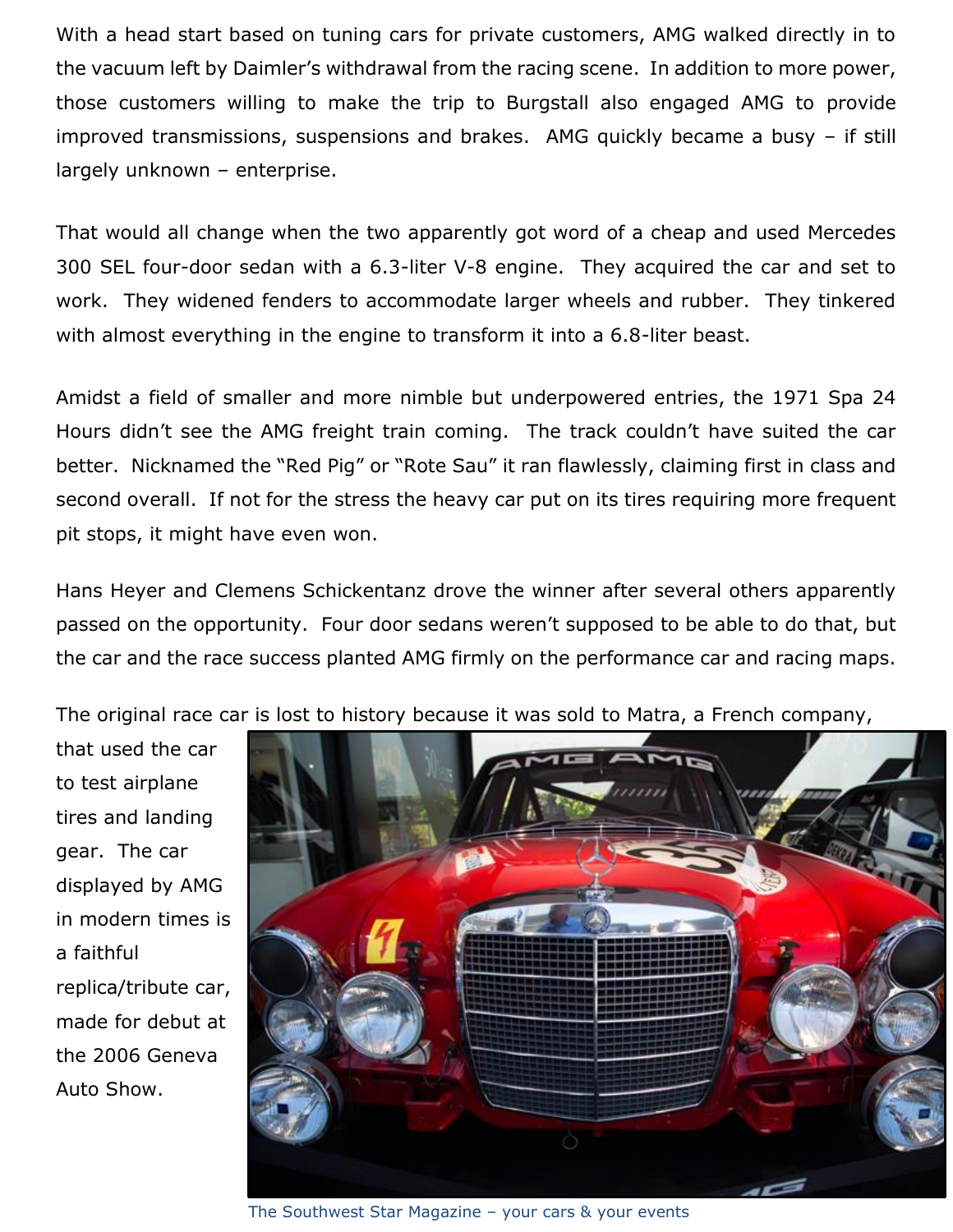After the Spa success, growth quickly followed and AMG outgrew the old mill. Operations in Affalterbach began in 1976 with about 40 employees who moved from Burgstall. Erhard Melcher remained as an employee in the racing effort but ceased to be a partner in the business.

Sales to private customers and racing teams fed the growing company from a financial standpoint, but racing clearly

played a major role in the approach, psychology, and the culture that remains to this day.

Critically, racing established the ethos of ownership. In a race team, each person serves a vital role and all must perform well in order for the driver and car to achieve success together. Nobody wants to be the reason the race car doesn't win. The same philosophy applies to everyone who works in Affalterbach. That core sense of ownership – AMG's DNA – permeates the company and is infused into its identity.

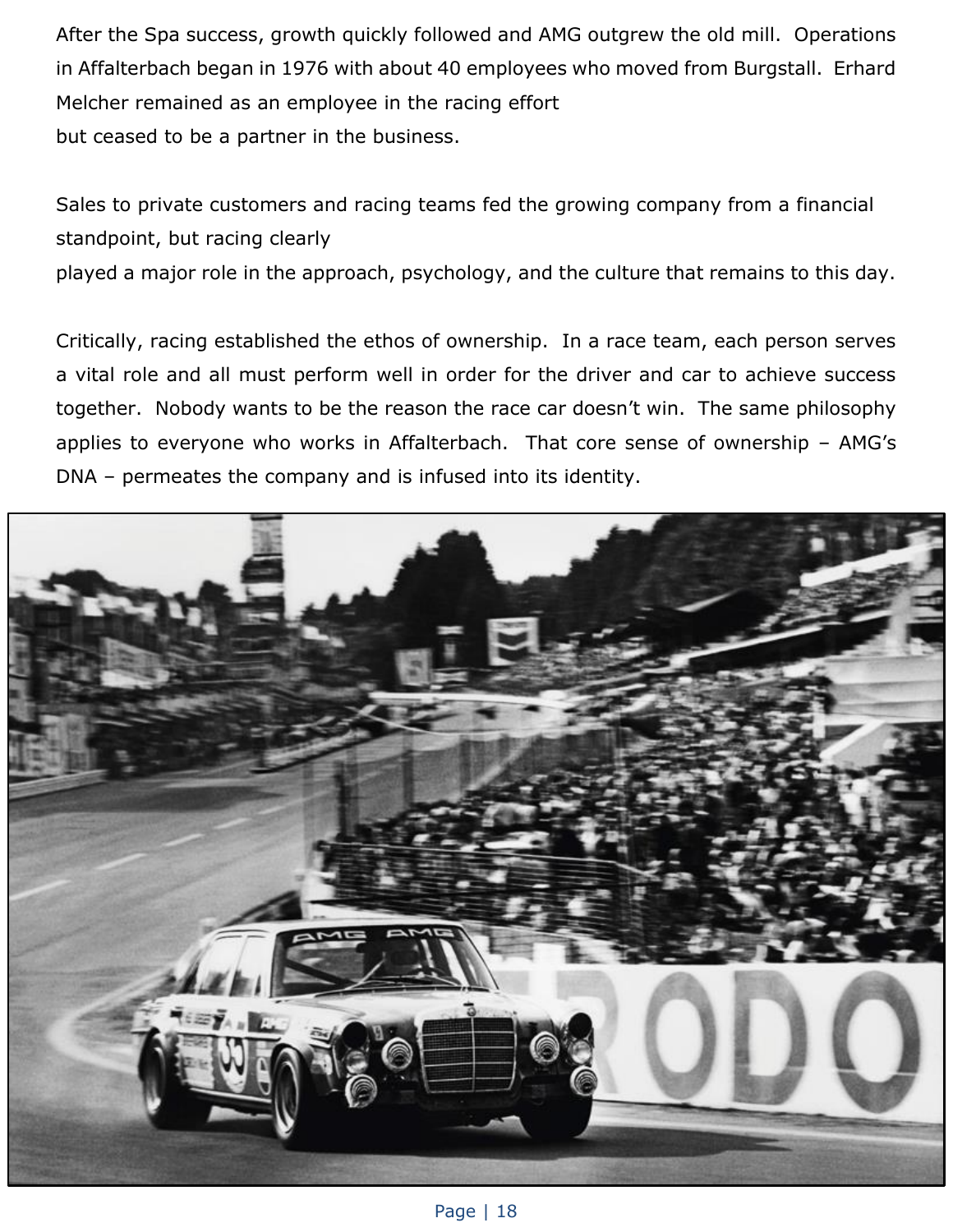

At some point, it became apparent to management at Mercedes Benz that this group in Affalterbach was doing good things with Mercedes Benz products. Factory supported efforts in the DTM (German Touring cars) racked up wins in tight competitions throughout the 1980s. Glory on the race track was good for business and marketing, but AMG was also developing engineering strength and expertise. Customers in Europe paid AMG to turn their competent but docile road cars into understated land-based missiles. Racing fed production car business which fed the racing business.

In 1986, AMG found itself front and center on the global performance car stage with "The Hammer" – a tuned E-class sedan which was not only the fastest sedan in the world, but a faster car than many supercars of the era. Every car magazine in the world featured The Hammer and AMG was no longer a secret kept among German customers and racers.

Formal collaboration with Mercedes Benz came in 1990 when AMG upgrades were made available through certain Mercedes dealerships. Customers seemed to like the AMG touches and growth followed. The four door C36 was launched in 1993 as the first car fully developed through the Mercedes-AMG collaboration. The C36 designation was a nod to the 3.6 liter in-line six-cylinder engine and the car gave Mercedes a more robust four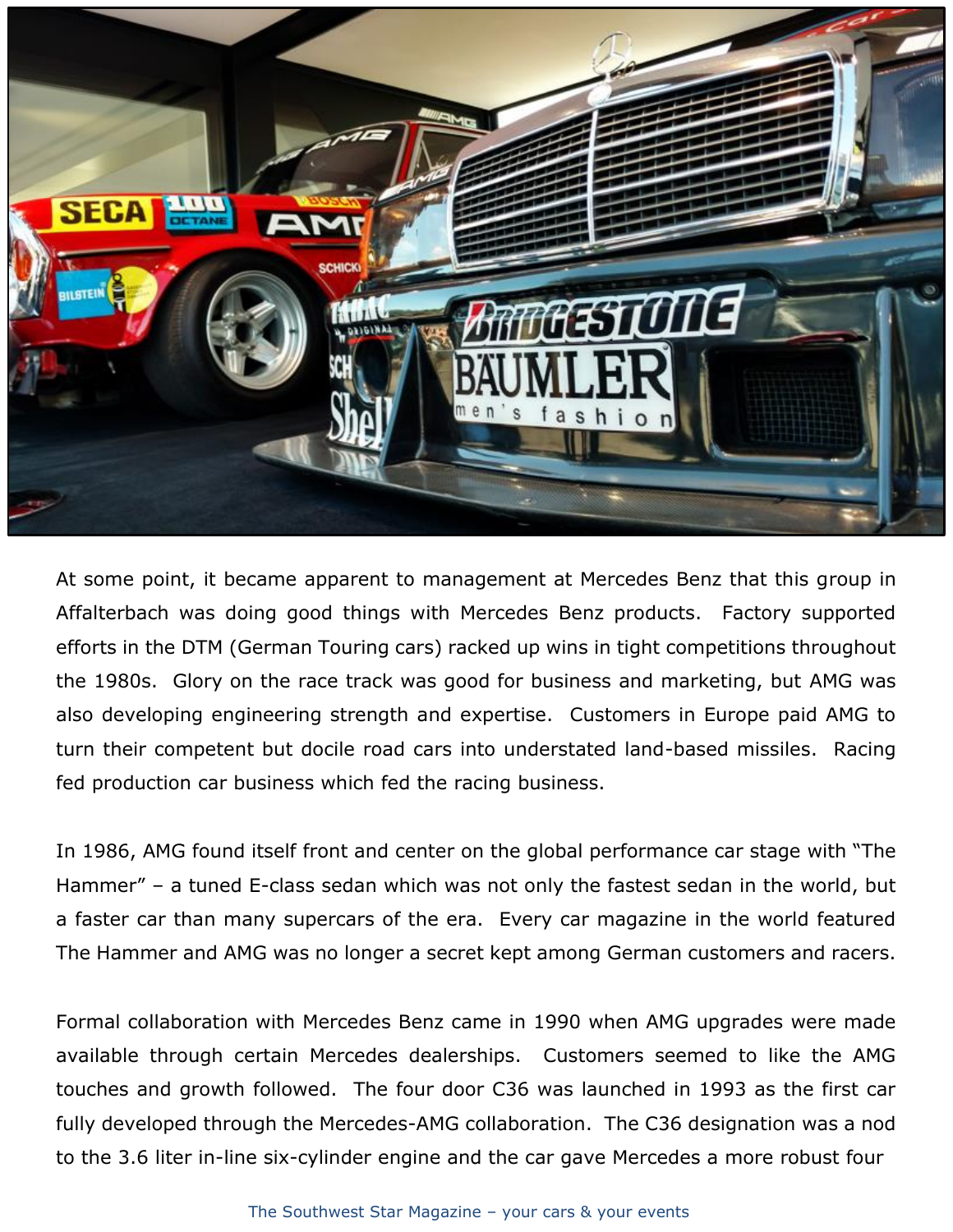door sedan for its showrooms. While some AMG models dribbled into the US via the gray market in the early 1990s, the 1995 launch of the C36 was AMG's first official presence in the US market.

Since then, AMG has developed a reputation for transforming Mercedes road cars that are already competent into stealth rockets with an angrier edge. AMG cars are faster, they sound more aggressive, and they carry subtle styling cues for aerodynamics that hint at their capabilities while retaining the original Mercedes DNA.

AMG joined the corporate fold in 1999 when DaimlerChrysler (as it was known then) acquired a majority stake in the company. The racing operation was separated into its own company and was named HWA AG, in honor of the initials of founder Hans Werner Aufrecht. About 80 staff joined HWA from AMG.

Growth continued with the Daimler connection. In 1999, AMG made engines for 6,500 cars. It almost doubled production to 11,500 by the following year. DaimlerChrysler formally acquired the remaining AMG shares in 2005. At that point, AMG was responsible for about 20,000 cars per year and still growing.

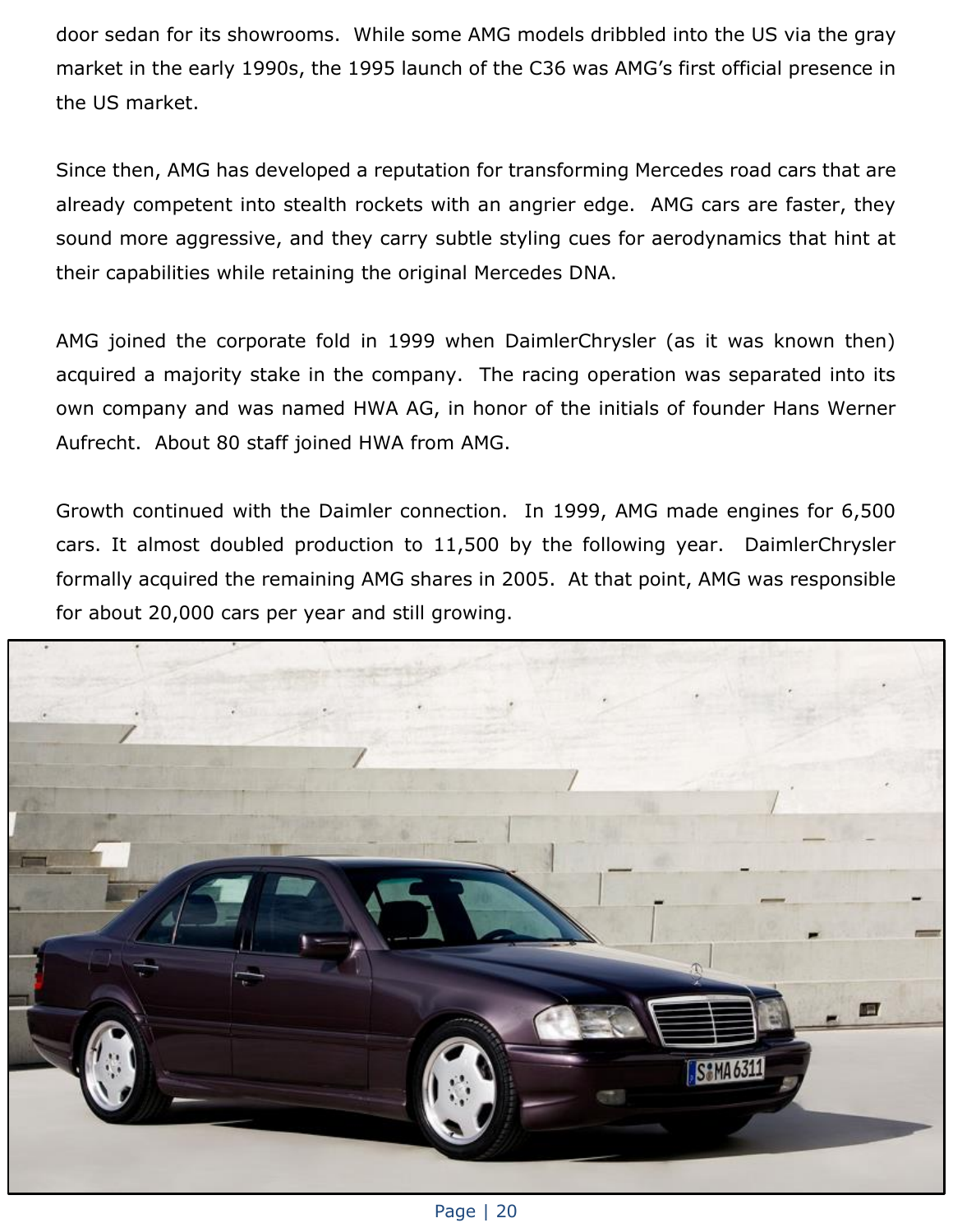Something else significant happened during that period as well. While the tradition of "One Man, One Engine" was AMG's practice, it also became the company's most wellknown public identity. Starting in 2002, every AMG engine started to carry the personalized badge of its builder. That is when the "One Man, One Engine" phrase became known. Customers and media alike quickly recognized the tagline and associated it with AMG, making it an extremely powerful branding hallmark.

As Mercedes developed passenger cars, AMG engineers developed their more muscular versions in parallel. But a Mercedes AMG was not simply a standard Mercedes with a bigger engine. The key to a Mercedes AMG

was that it also boasted driveline, suspension and styling cues that resulted from a separate AMG development track.

When those enhancements weren't enough, a select line of cars called the "Black Series" boosted the sharp edges and engine growl for a car that definitely wasn't the sedate Mercedes showroom standard. The first in a line of several Black Series cars was the 2006 SKL55 AMG Black Series. The wizards at Affalterbach stuffed a 5.4-liter V-8 with over 350 horsepower into a two-door SLK platform, transforming it from a sedate droptop into a performance car capable of outrunning most other cars on the road at its price point.

Modifying someone else's design could only placate the appetite of the hungry group in Affalterbach for so long. That changed when Mercedes entrusted the SLS project to AMG.

It was a significant sign of faith that Mercedes not only looked to AMG to develop the halo car for the entire Mercedes range, but trusted that AMG would do justice to the original 1955 300SL gullwing.



The Southwest Star Magazine – your cars & your events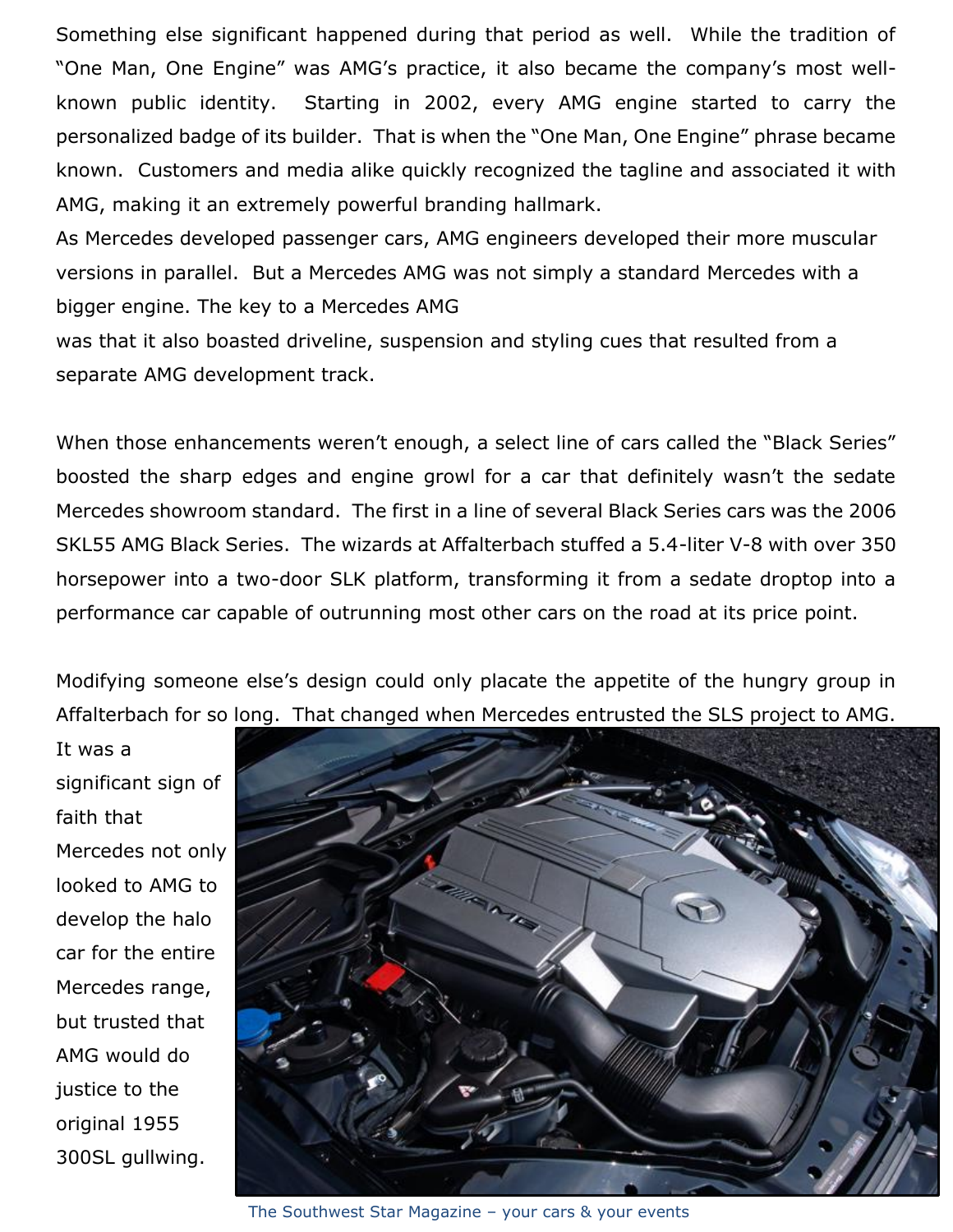

The 2010 Mercedes AMG SLS echoed the famous gullwing doors of the 300SL but more importantly was the first car fully engineered by AMG. Variants of the SLS included a standard coupe, a convertible, a

GT3 race car (developed together with sister company HWA), a Black Series, and even an electric version most commonly seen in a bright matte yellow color suitably called "Electricbeam."

The SLS served as the halo car for the Mercedes family for several years. More than that, it was a proof of concept for a design spearheaded by AMG which was now known for engineering expertise rather than just engine tuning.

Sticking with a successful formula, Mercedes looked to AMG to develop the SLS successor. The AMG GT platform was unveiled to the public in the fall of 2014. After the SLS, it was the second car fully engineered by AMG. The base GT featured softer lines than the SLS, lost the gullwing doors, and came in at a lower price point.

The GT platform has spawned a multitude of road car variations, including the GT, GTS, GT Roadster, GT C Roadster, a limited run of "Edition 50" coupe and cabriolet models in recognition of the 50<sup>th</sup> anniversary, GT R, and even a GT Sedan.

If you're looking for a tangible sign of AMG's responsibility and ownership for the GT range, look no further than the rear of every AMG GT variant. In the past, the Mercedes model designation badge was placed on the left side, the three-pointed star in the middle, and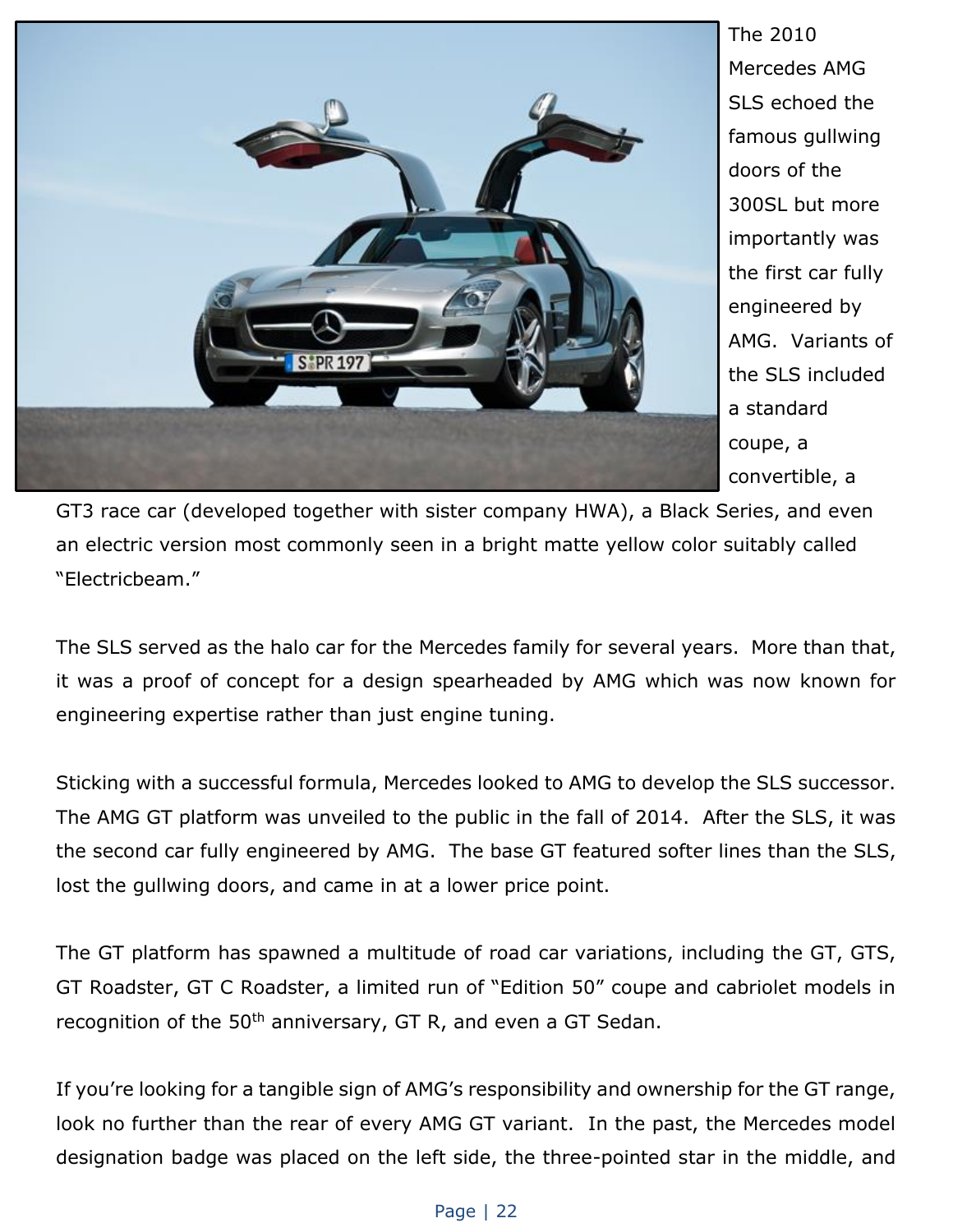the AMG badge affixed to the right side. With the GT, the three-pointed star stays in the middle, but the AMG badge has moved to the left and the AMG model designation now takes up residence on the right. A subtle, but tangible signal that AMG owns the model line altogether. There is no such thing as a non-AMG Mercedes GT.

The AMG GT is also fully built in Baden-Württemberg, the large state in Germany that surrounds Stuttgart and encompasses the southwestern part of the country. The AMG engine is assembled in Affalterbach, the body shell in Weinsberg, and the final assembly takes place at Sindelfingen. There is a significant amount of pride in the regional ownership of the process.

Present day AMG is busy growing. 1600 employees are on staff with about half in





engineering and development. In 2016, AMG made just under 100,000 units representing double digit growth over the past several years.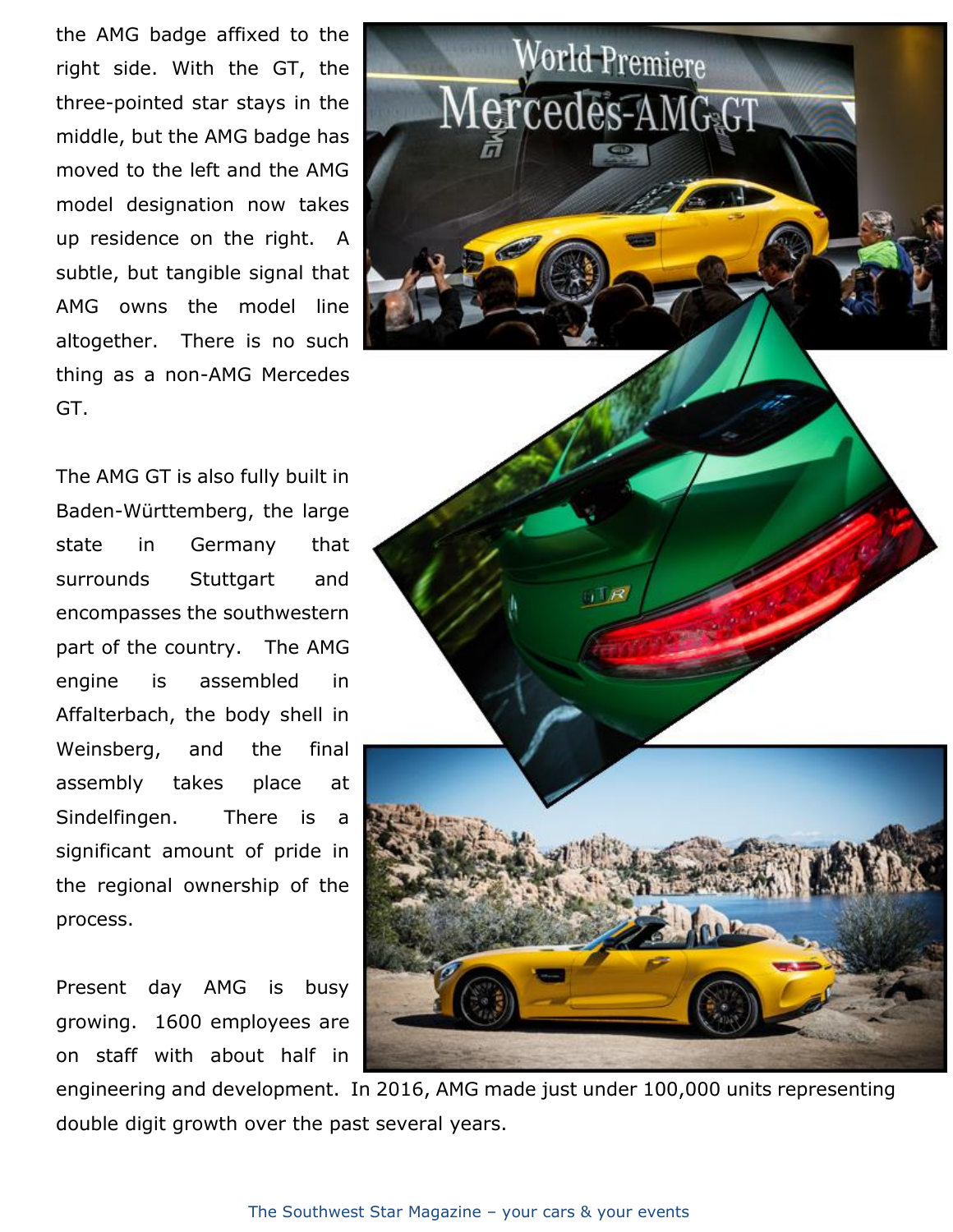If that weren't enough, the Formula One-inspired 1000hp+ hypercar known as "Project One" is poised to emerge soon. Potential customers have already seen a preview and a rolling chassis was even taken to the 2017 Nürburgring 24-hour race for other potential customers to view.



The AMG marque is also expanding beyond the Mercedes family. It continues to be the exclusive powerplant for all Pagani automobiles and is also enlarging the partnership with Aston Martin that will likely see a lot more involvement with that marque going forward.

Fifty years ago, AMG started with a laser sharp focus on engine tuning. While it has refined, shaped and evolved that focus over the decades, every AMG engine badge continues to bear its distinctive round emblem that speaks to its roots. On that badge, the AMG name sits across the bottom while the Affalterbach town name spans the top. On the left, a green apple tree with red apples grows alongside the water. The literal German translation of the word Affalterbach is "apple tree by the creek." On the right, a cam lobe, valve and valve spring come directly from the company's focus on engine components.

Other than the modest display area at the reception center, the Affalterbach complex does not have a dedicated museum. The old mill in Burgstall is no longer in AMG hands. Erhard Melcher still has a small personal workshop with assorted parts and pictures, but it is only